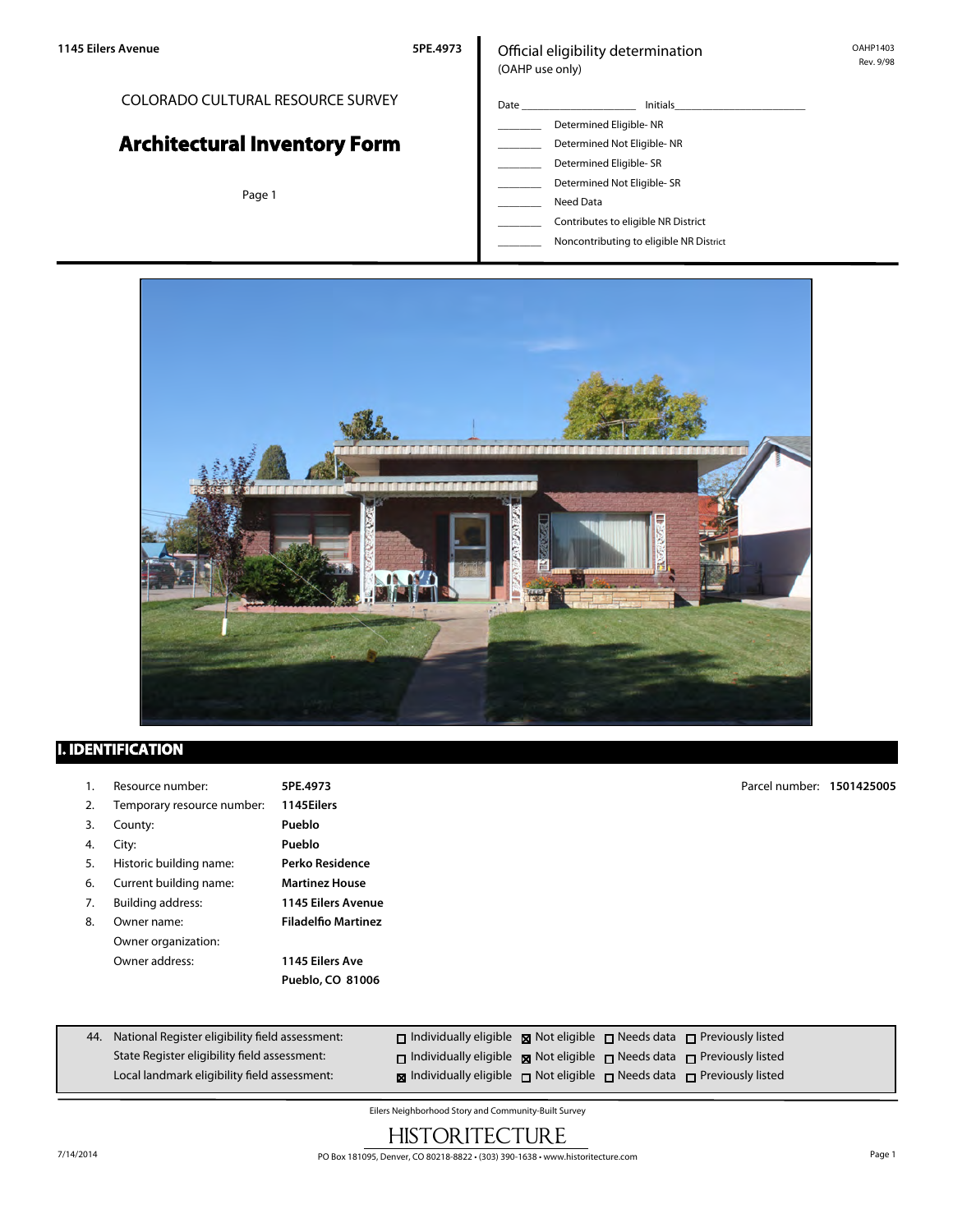Page 2

#### **II. GEOGRAPHIC INFORMATION**

- 9. P.M.: **6th** Township: **21S** Range: **65W SW** 1/4 **NE** 1/4 **SE** 1/4 **SE** 1/4 of section **1**
- 10. UTM Reference Zone: **13** Easting: **534350** Northing: **4233014**
- 11. USGS quad name: **Southeast Pueblo** Scale: **7.5** Year: **1994**
- 12. Lot(s): **Lots 9 and 10, Block 2** Addition: **Cyril Zupan** Year of addition: **1943**
- 13. Boundary description and justification: **The boundary, as described above, contains but does not exceed the land historically associated with the property.**

Metes and bounds exist

#### **III. ARCHITECTURAL DESCRIPTION**

- 14. Building Plan (footprint, shape): **Square Plan** Other building plan descriptions:
- 15. Dimensions in feet: **1265 square feet**
- 16: Number of stories: **1.5**
- 17: Primary external wall material(s): **Brick**

Other wall materials:

- 18: Roof configuration: **Flat Roof** Other roof configuration:
- 19: Primary external roof material: **Synthetic Roof** Other roof materials:

20: Special features: **Porch Garage/Attached Garage**

21: General architectural description:

**Oriented to the east, this one-and-one-half story Modern Movements home features a square plan. The home is faced in reddish-pink, roughfaced Roman bricks [that former resident Eileen (Perko) Lukancic described as "Lava Block"]. All of the wooden trim is painted peach and the windows have blonde brick sills. The flat roof likely has a synthetic covering, overhanging eaves, and a cornice with a pattern that mimics dentils, but with a more streamlined appearance. The (likely) vinyl cornice is capped in untreated metal.**

**The primary entry is centered on the façade, opening beneath a flat-roofed porch with highly decorative metal supports, painted white. The inside door is lightly stained wood. It features a distinctive window pattern of interlocking circles. A long, black, trellis-like piece of decorative ironwork runs at a slight slant over this window opening. The aluminum, combination storm door features decorative metalwork over the bottom portion of the screen. Sidelights flank the front door. The front door is reached via a raised stoop. A large, rectangular, horizontally-oriented**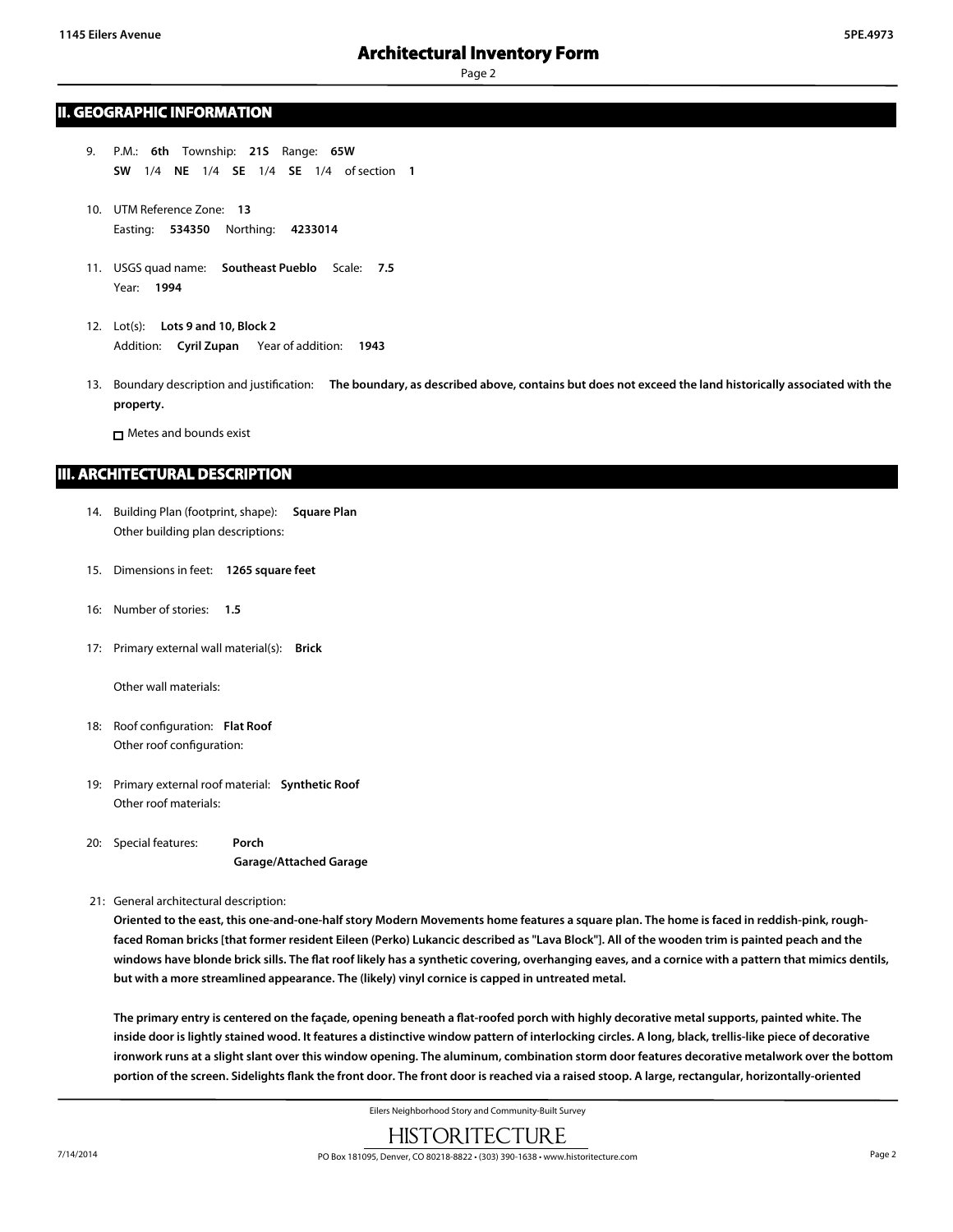Page 3

**picture window dominates the one-and-one-half story bay to the north of the front door. Decorative metal panels matching the porch supports flank this window, placed like shutters. An L-shaped, integrated, stone planter runs along the foundation, from the north corner of the picture window to enclose the northern edge of the front porch stoop. The house number, "1145," appears on a small black plaque affixed to this planter. South of the front door is a small metal mail slot. The northern portion of the façade is only a single story. It features a pair of rectangular, vertically-oriented, double-hung windows. Each of these openings has four horizontal lights. A flower box, constructed of metalwork matching the porch supports, is affixed to the home immediately below the northern window unit.**

**The north elevation is divided into one-and-a-half story (front/house) and one-story (rear/garage) bays. The front bay features a pair of windows like those on the northern portion of the façade. Black metal security bars cover these windows. Drainpipes, both painted peach, appear on the corners of the one-and-one-half story half of the home. The rear part of the house extends further north than the front bay. It too features a single window. Difficult to see from the public right-of-way, it appears to be rectangular, horizontally-oriented, and fixed-pane, with a blond brick sill.**

**The south elevation has a centered secondary entry. The interior door is white wood with a large, fixed-pane lite in its upper portion. The storm door features decorative metal work and security bars. Near the southeast corner of the house is a pair of windows matching those on the northern part of the façade. Between this window unit and the side door is another opening for a single window that resembles the paired opening in shape, orientation, and lite pattern. Two more of these single windows appear west of the side door. Each of these openings has black security bars. Drainpipes, at the southeast and southwest corners of the house, run from the gutters toward the foundation and away from the home. A third drainpipe appears between the side door and the first window to the west.**

**The one-story attached garage forms the west (rear) elevation of the home. The garage features an oversized, paneled, double, roll-up door in its northern portion. The door contains a row of windows, with decorative panes forming two arched motifs that depict two stylized sunbursts. South of the garage door is a single window like those found elsewhere on the façade and south elevation of the home. This opening, like many of the others, also has black metal security bars.**

22. Architectural style: **Modern Movements**

Other architectural style: Building type:

#### 23. Landscape or special setting features:

**The property at 1145 Eilers Avenue does not have a sidewalk along the street, but it does contain a concrete walk from the street to the front door. The walk then swings around the southern edge of the property. The front lawn consists of well-manicured grass and one newly planted tree. Attached to the front of the home are two, short, masonry planters that contain flowers and bushes. The southern property line has a chain link fence that borders the unpaved parking lot. The rear yard contains a circular landscape feature containing two trees, grass, and an unpaved parking area at the northern edge of the property.**

24. Associated building, features or objects:

#### **Shed**

**A small, rectangular, front-gabled accessory building is located north of the rear driveway, near the northwest corner of the lot. This shed is faced in white vertical siding. The roof is covered in asphalt composition shingles. The south-facing façade features a large, centered door. The west elevation has a single rectangular, vertically oriented, aluminum, double-hung window. The north elevation does not contain any openings. The east elevation was not visible from the public right-of-way.**

**Date of Construction: Unknown**

#### **Incinerator**

**The concrete accessory structure appears inside the chain link fence that encloses the yard south of the driveway. It sits on a concrete pad and has a small metal door at the base of its north side.**

**Date of Construction: late-1950s**

## **IV. ARCHITECTURAL HISTORY**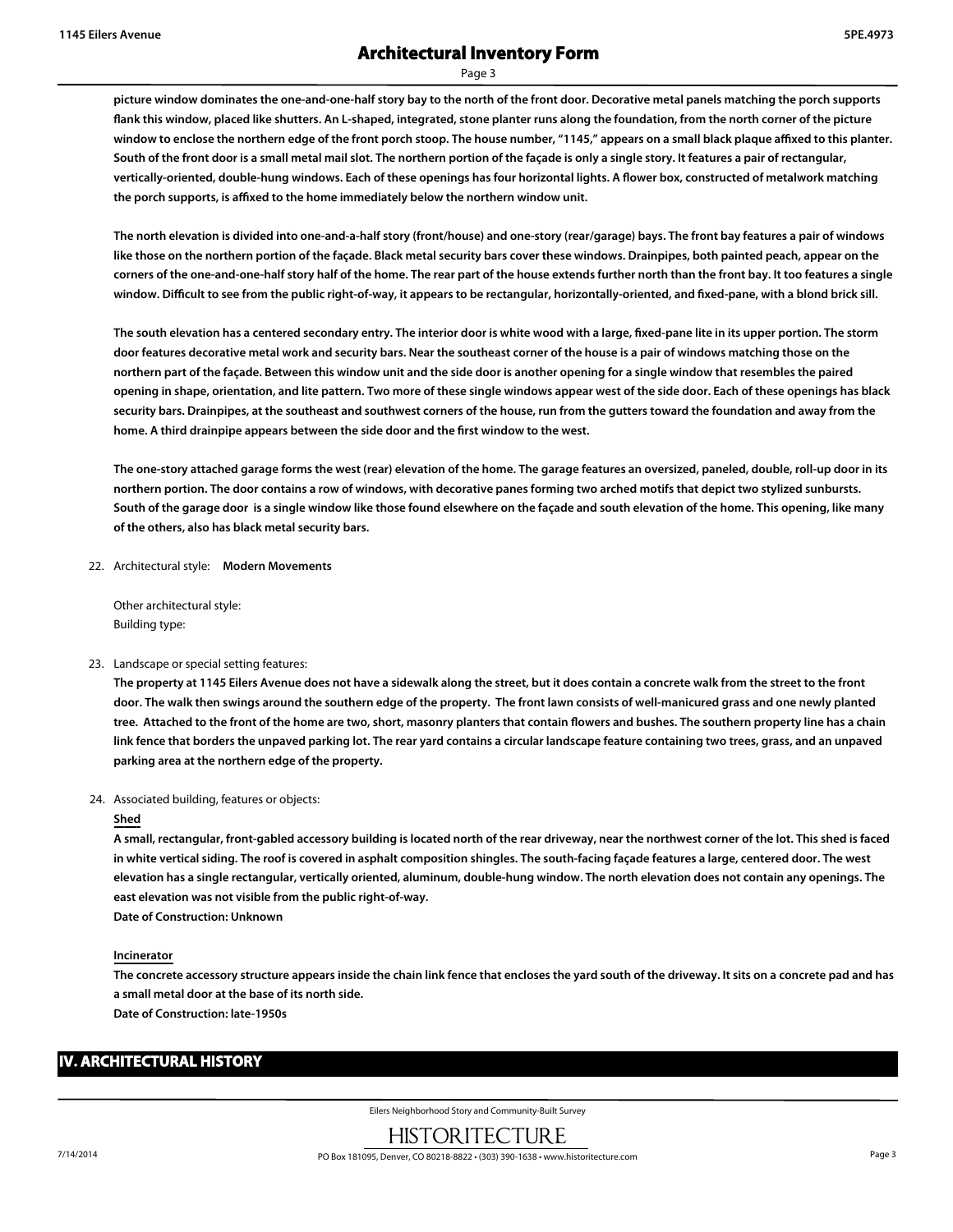Page 4

- 25. Date of Construction: **1957** Source of Information: **Pueblo County Assessor (online)** ■ Actual □ Estimate
- 26. Architect: **None** Source of Information: **Interview with Eileen (Perko) Lekancic 2013.**
- 27. Builder: **Andrew Perko** Source of Information: **Interview with Eileen (Perko) Lekancic 2013.**
- 28. Original Owner: **Andrew Perko** Source of Information: **Interview with Eileen (Perko) Lekancic 2013.**
- 29. Construction history:

**This house was built in 1957 by Andrew Perko. Mr. Perko was a contractor and builder and liked a similar design he built for a client near City Park; he copied the design for his own house. He was very interested in Modern and Futuristic design and made all the choices for the interior treatments himself. The house was constructed from lava block, which was also used on some walls inside. The interior of the home had two types of wood paneling and copper fixtures, as well as turquoise walls and dark turquoise appliances. After finishing this house, Andrew Perko completed an extensive remodeling of he existing home at 212 East Mesa Avenue; he removed the home's upper story and added a flat, Modern roof like the one on his home.**

30. Location: **Original Location** Date of move(s):

## **V. HISTORICAL ASSOCIATIONS**

- 31. Original use(s): **Domestic/Single Dwelling**
- 32. Intermediate uses(s): **Domestic/Single Dwelling**
- 33. Current uses(s): **Domestic/Single Dwelling**
- 34. Site type(s): **Single-family domestic residence**
- 35. Historical background:

**The house at 1145 Eilers Avenue was constructed in 1957 by Andrew Perko, who was a builder in Pueblo. The inspiration came from a home he built for a client near Pueblo's City Park. He chose a very modern and futuristic design, and as soon as it was finished, strangers stopped by and asked to see the inside. The interior had very few plastered walls and used two types of wood paneling and the same exterior brick, known as lava block. The interior walls were lava block, both the same red as the exterior and areas of green near the rear of the house. Eileen (Perko) Lekancic believes her father was ahead of his time in terms of choices of colors and details; the bathroom was coral, the kitchen featured copper appliances with a light turquoise paint scheme, and the washer and dryer were both a darker turquoise. This home inspired the dramatic alteration to 212 East Mesa Avenue when Tony Adamich hired Andrew Perko's construction firm to redesign his circa 1900 two-story home into a flat-roofed design similar to the Perko house.**

**Lekancic sold the property in 2001 after her mother, Bertha Perko, passed away. Prior to her death, Mrs. Perko was an active member of nearby St. Mary's parish, attending daily mass until she was no longer physically able to do so. She maintained strong friendships with many neighbors, especially Evelyn "Maizie" Vertovec across the street. The current owner is Filadelfio Martinez.**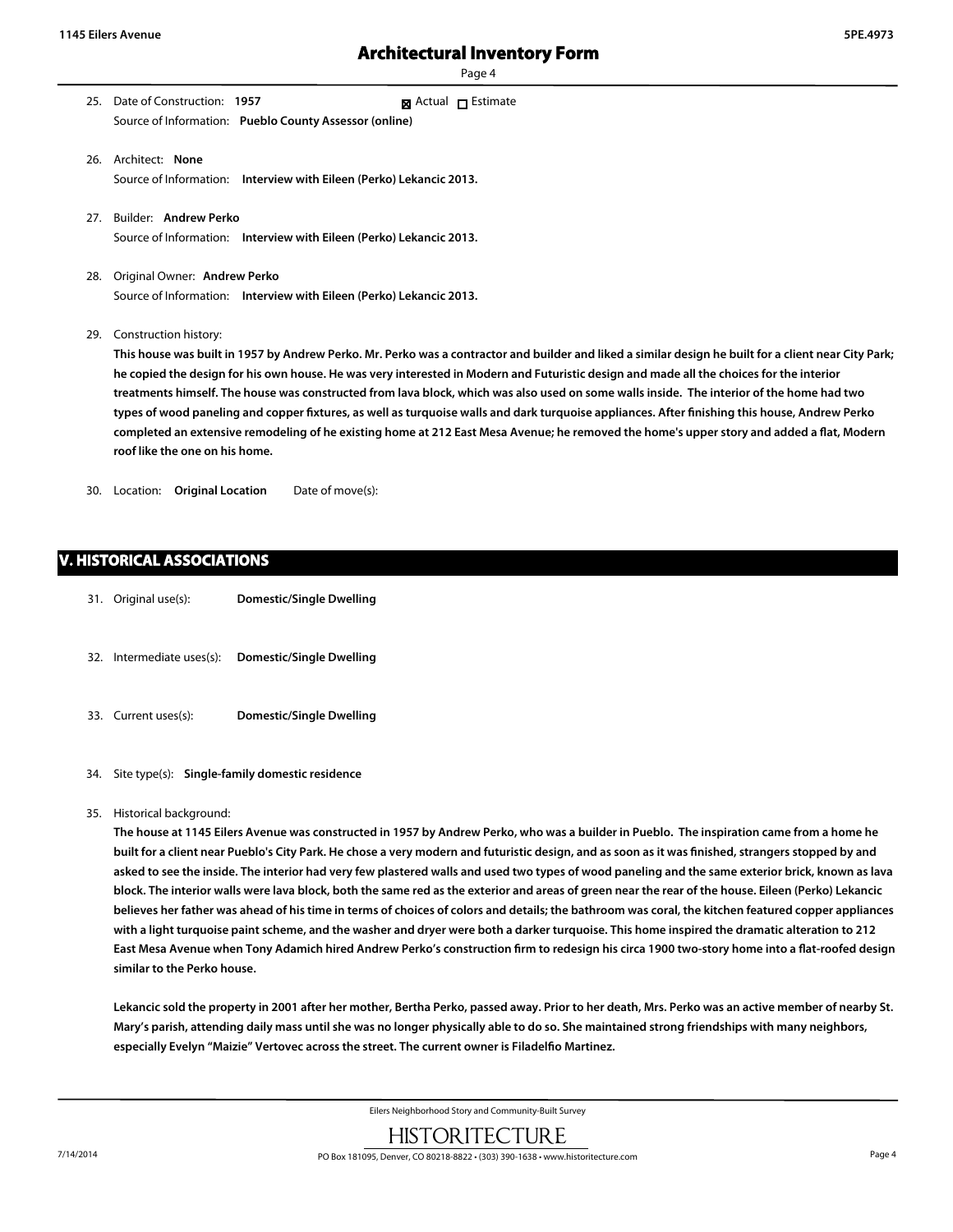Page 5

36. Sources of information: **Lukancic, Eileen. Personal Interview. 21 January 2014. Pueblo County Assessor (online).**

#### **VI. SIGNIFICANCE**

- 37. Local landmark designation:  $\Box$  Yes  $\boxtimes$  No Designation authority: Date of designation:
- 38. Applicable National Register criteria:
	- $\boxtimes$  A. Associated with events that have made a significant contribution to the broad patterns of our history.
	- $\square$  B. Associated with the lives of persons significant in our past.
	- $\boxtimes$  C. Embodies the distinctive characteristics of a type, period, or method of construction, or that represent the work of a master, or that possess high artistic values, or that represent a significant and distinguishable entity whose components may lack individual distinction.
	- $\square$  D. Has yielded, or may be likely to yield, information important in prehistory or history.
	- $\square$  Qualifies under Criteria Considerations A through G (see manual).
	- $\square$  Does not meet any of the above National Register criteria.

Applicable Colorado State Register criteria:

- $\boxtimes$  A. Associated with events that have made a significant contribution to history.
- $\Box$  B. Connected with persons significant in history.
- $\boxtimes$  C. Has distinctive characteristics of a type, period, method of construction or artisan.
- $\square$  D. Is of geographic importance.
- $\square$  E. Contains the possibility of important discoveries related to prehistory or history.
- $\Box$  Does not meet any of the above Colorado State Register criteria.

Applicable City of Pueblo landmark criteria:

- $\Sigma$  1a. History: Have direct association with the historical development of the city, state, or nation; or
- $\Box$  1b. History: Be the site of a significant historic event; or
- $\Sigma$  1c. History: Have direct and substantial association with a person or group of persons who had influence on society.
- $\Sigma$  2a. Architecture: Embody distinguishing characteristics of an architectural style or type; or
- $\Sigma$  2b. Architecture: Be a significant example of the work of a recognized architect or master builder, or
- £ 2c. Architecture: Contain elements of architectural design, engineering, materials, craftsmanship, or artistic merit which represent a significant or influential innovation;
- $\Box$  2d. Architecture: Portray the environment of a group of people or physical development of an area of the city in an era of history characterized by a distinctive architectural style.
- $\Box$  3a. Geography: Have a prominent location or be an established, familiar, and orienting visual feature of the contemporary city, or
- $\Box$  3b. Geography: Promote understanding and appreciation of Pueblo's environment by means of distinctive physical characteristics or rarity; or
- $\boxtimes$  3c. Geography: Make a special contribution to Pueblo's distinctive character.
- $\square$  Does not meet any of the above City of Pueblo landmark criteria.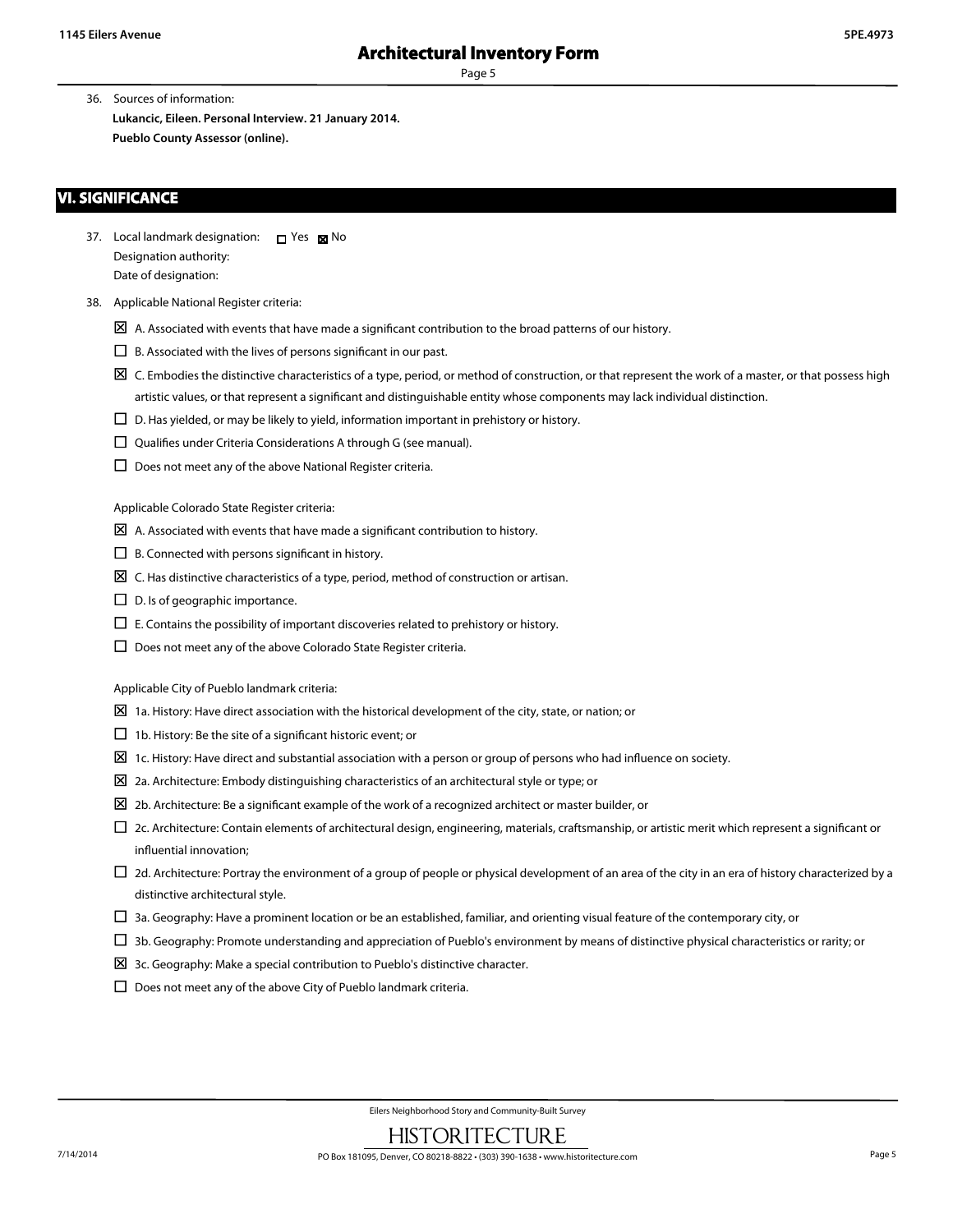39. Areas of significance: **Architecture**

**Ethnic Heritage/European**

40. Period(s) of Significance: **1957; 1957-1964**

41. Level of Significance: □ National □ State ■ Local □ Not Applicable

#### 42. Statement of Significance:

**This property was associated with the Perko family from 1957 through 2001. Original owner and home builder Andrew Perko built the house for his family. Character-defining features of this Modern Movements home include its flat roofs, large picture window, and integrated stone planters. The home had a distinctive interior decorative scheme, featuring a variety of wall surfaces rather than traditional plaster and unusual colors for painted surfaces and appliances. This property does not possess sufficient significance to be considered individually eligible for listing on the National Register of Historic Places or the Colorado State Register of Historic Properties. However, the home is individually eligible as a Pueblo Landmark. The property has a direct association with the development of the postwar Zupan Subdivision (local criterion 1a), is directly associated with Pueblo's Slovenian-American community (local criterion 1c), possesses many of the distinctive characteristics of the Modern Movements house type (local criterion 2a), represents the work of Pueblo builder Andrew Perko (local criterion 2b), and, attracting attention from strangers interested in visiting the property, contributes to the distinctive architectural character of Pueblo (local criterion 3c).**

43. Assessment of historic physical integrity related to significance:

**This home exhibits a high level of physical integrity relative to the seven aspects of integrity as defined by the National Park Service and the Colorado Historical Society: location, setting, design, materials, workmanship, feeling, and association. An oral history interview with Eileen (Perko) Lukancic revealed there were no changes made to the property prior to 2001, and there are no visible alterations since that time. This building retains sufficient physical integrity to convey its significance.**

#### **VII. NATIONAL REGISTER ELIGIBILITY ASSESSMENT**

| 44.                                                 | National Register eligibility field assessment:                                                                                                                                                                                                                                                                                                                                                                                                                                                                                          |                                                                                                                                               |                                |                  |  | $\Box$ Individually eligible $\Box$ Not eligible $\Box$ Needs data $\Box$ Previously listed      |  |  |
|-----------------------------------------------------|------------------------------------------------------------------------------------------------------------------------------------------------------------------------------------------------------------------------------------------------------------------------------------------------------------------------------------------------------------------------------------------------------------------------------------------------------------------------------------------------------------------------------------------|-----------------------------------------------------------------------------------------------------------------------------------------------|--------------------------------|------------------|--|--------------------------------------------------------------------------------------------------|--|--|
|                                                     | State Register eligibility field assessment:                                                                                                                                                                                                                                                                                                                                                                                                                                                                                             |                                                                                                                                               |                                |                  |  | □ Individually eligible ■ Not eligible □ Needs data □ Previously listed                          |  |  |
|                                                     | Local landmark eligibility field assessment:                                                                                                                                                                                                                                                                                                                                                                                                                                                                                             |                                                                                                                                               |                                |                  |  | $\boxtimes$ Individually eligible $\Box$ Not eligible $\Box$ Needs data $\Box$ Previously listed |  |  |
| 45.                                                 | Is there National Register district potential:                                                                                                                                                                                                                                                                                                                                                                                                                                                                                           |                                                                                                                                               | <b>x</b> Yes ⊓ No ⊓ Needs Data |                  |  |                                                                                                  |  |  |
|                                                     | Discuss: The Eilers Neighborhood Story and Community-Built Survey project identified an eligible National Register Historic District that<br>includes the Cyril Zupan subdivision and the Diocese of Pueblo property (St. Mary's Church, St. Mary's School, and associated buildings)<br>to its west. This area is important for its association with Catholic priest Father Cyril Zupan, Ethnic history (Slovenian), Community<br>Planning and Development, and Architecture. The period of significance for the district is 1921-1964. |                                                                                                                                               |                                |                  |  |                                                                                                  |  |  |
|                                                     | If there is National Register district potential, is this building contributing:                                                                                                                                                                                                                                                                                                                                                                                                                                                         |                                                                                                                                               |                                | ⊠ Yes □ No □ N/A |  |                                                                                                  |  |  |
| 46.                                                 | If the building is in existing National Register district, is it contributing:<br>$\Box$ Yes $\Box$ No $\boxtimes$ N/A                                                                                                                                                                                                                                                                                                                                                                                                                   |                                                                                                                                               |                                |                  |  |                                                                                                  |  |  |
|                                                     | <b>VIII. RECORDING INFORMATION</b>                                                                                                                                                                                                                                                                                                                                                                                                                                                                                                       |                                                                                                                                               |                                |                  |  |                                                                                                  |  |  |
| 47.                                                 | Digital photograph file name(s):<br>Digital photographs filed at:                                                                                                                                                                                                                                                                                                                                                                                                                                                                        | eilersave1145 - 1.tif through eilersave1145 - 4.tif<br>Robert Hoag Rawlings Public Library<br>100 E. Abriendo Avenue<br>Pueblo, CO 81004-4290 |                                |                  |  |                                                                                                  |  |  |
| 48.                                                 | Report title:                                                                                                                                                                                                                                                                                                                                                                                                                                                                                                                            | Eilers Neighborhood Story and Community-Built Survey                                                                                          |                                |                  |  |                                                                                                  |  |  |
| 49.                                                 | Date(s):                                                                                                                                                                                                                                                                                                                                                                                                                                                                                                                                 | 10/22/2013                                                                                                                                    |                                |                  |  |                                                                                                  |  |  |
| Eilors Noighborhood Ctoningd Community Duilt Cuniou |                                                                                                                                                                                                                                                                                                                                                                                                                                                                                                                                          |                                                                                                                                               |                                |                  |  |                                                                                                  |  |  |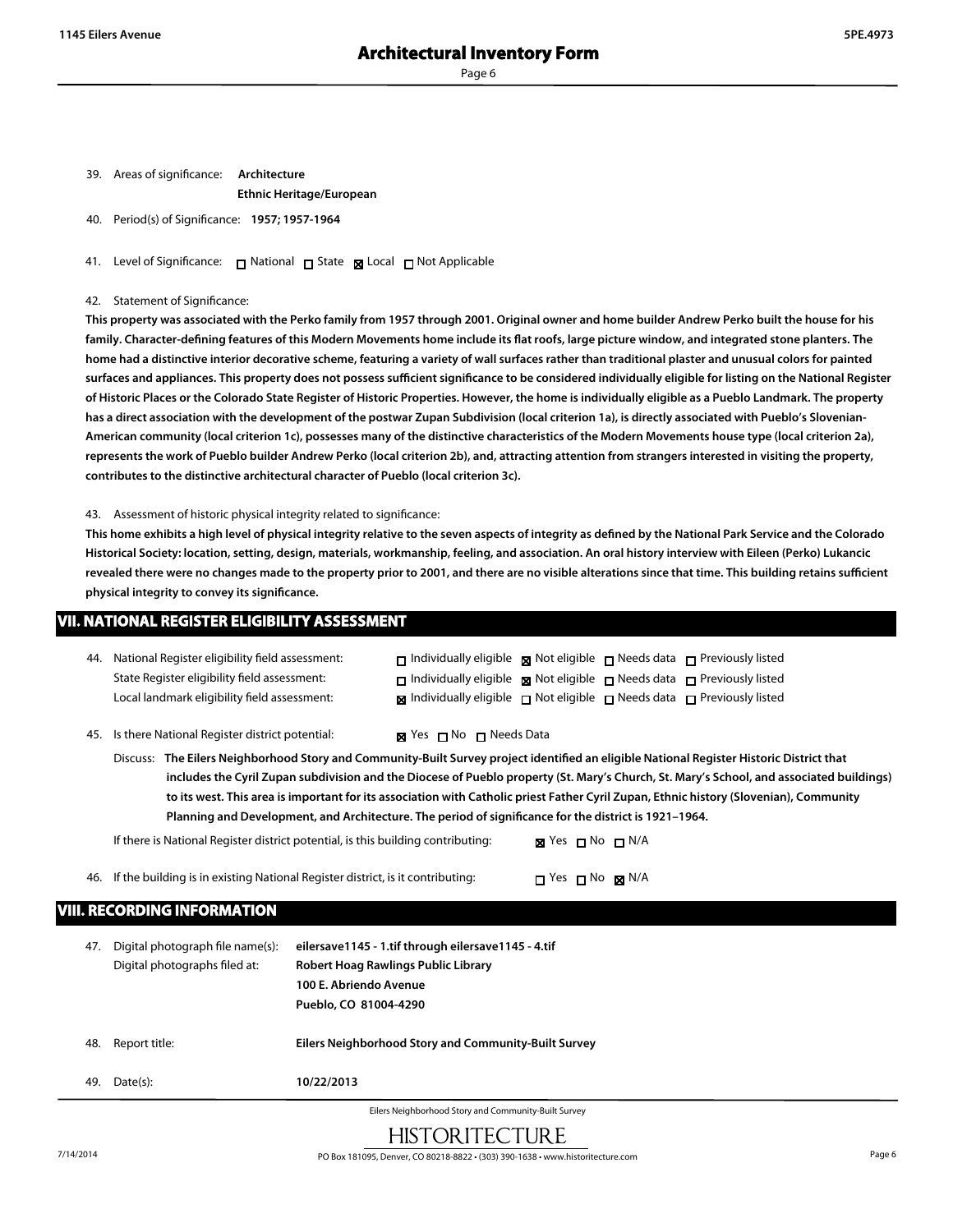Page 7

| 50: Recorder(s):  | <b>Mary Therese Anstey</b>             |
|-------------------|----------------------------------------|
| 51: Organization: | Historitecture, LLC                    |
| 52: Address:      | PO Box 181095<br>Denver, CO 80218-8822 |

53: Phone number(s): **303-390-1638**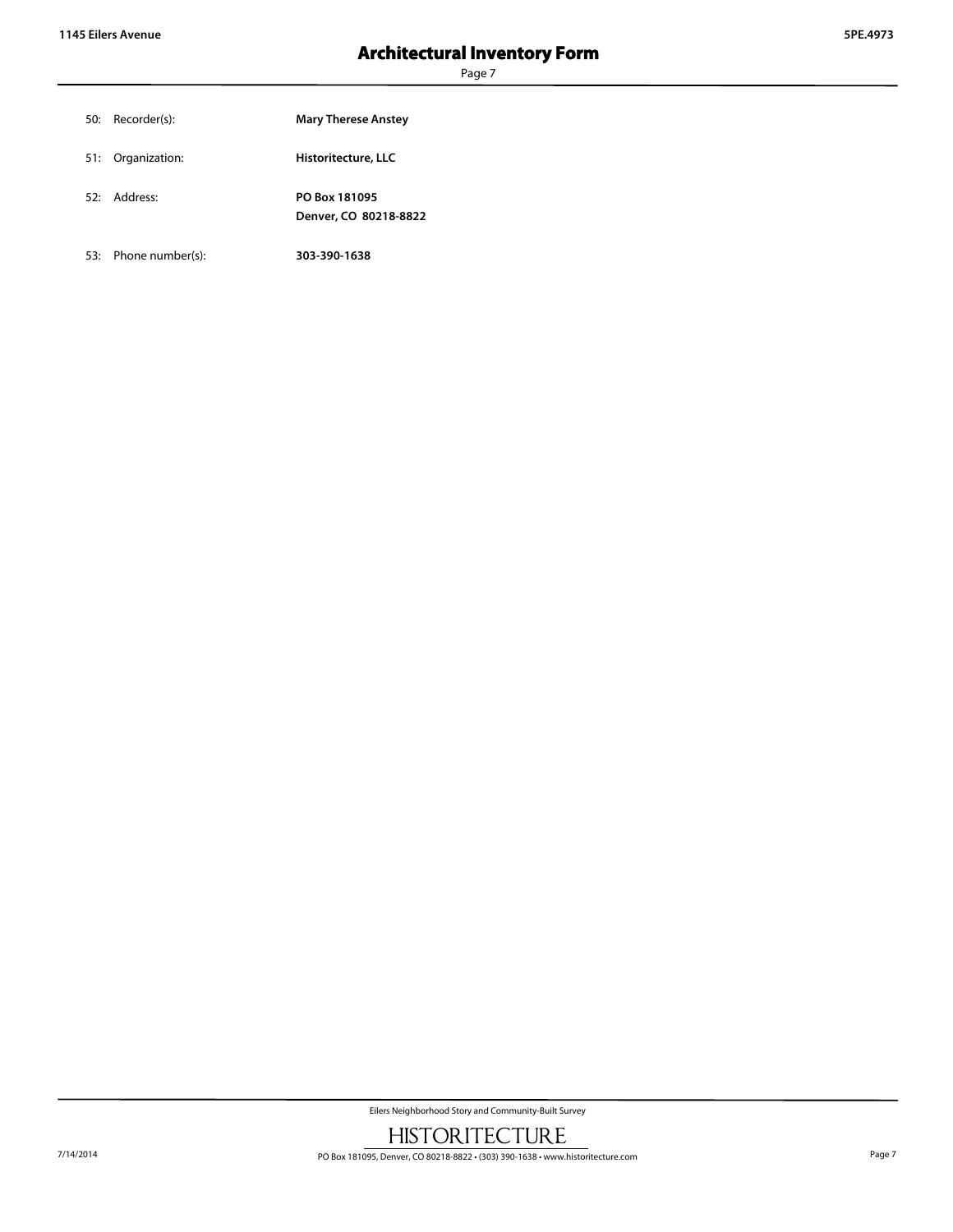Page 8

# **SKETCH MAP**